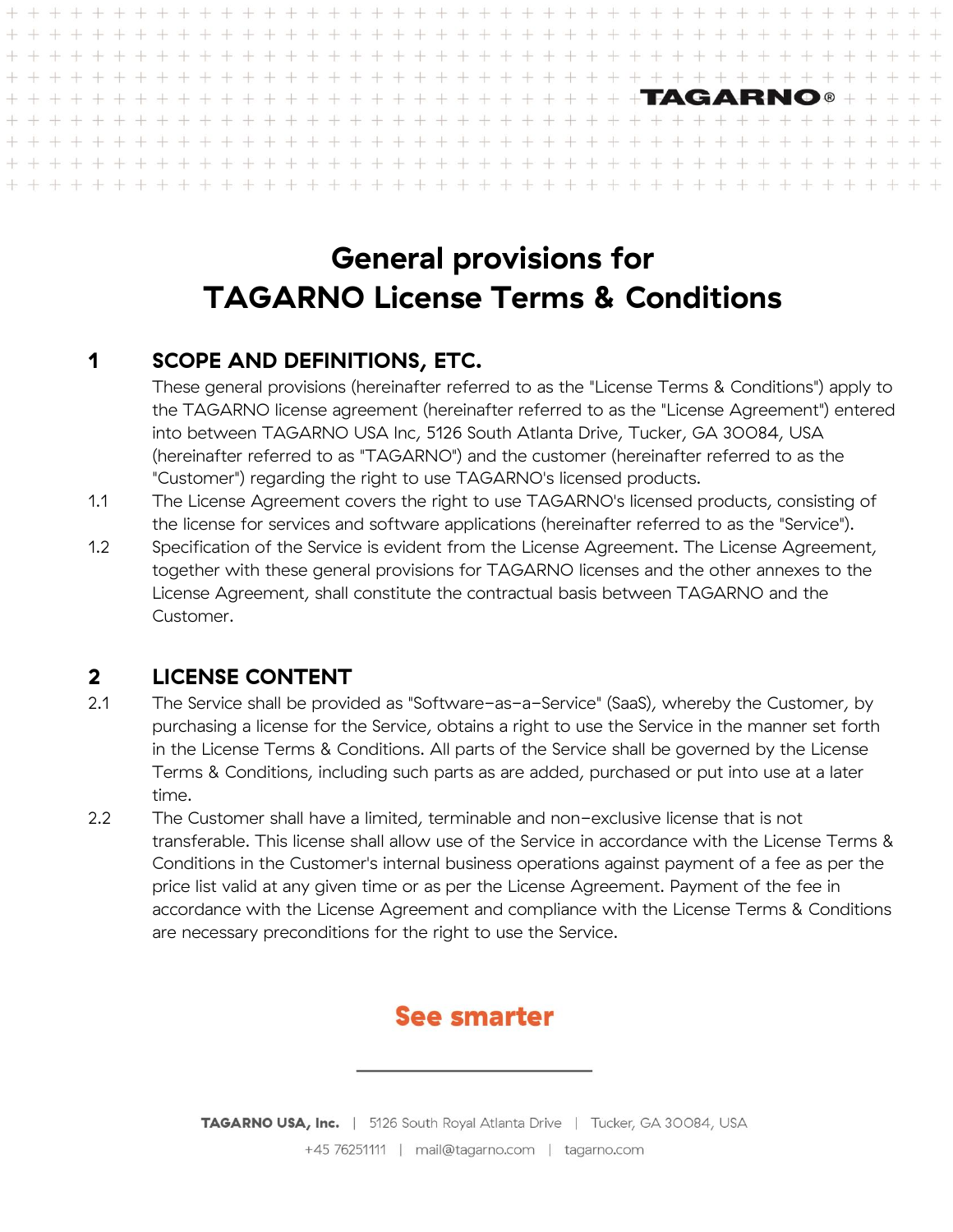- 2.3 The Service shall be provided in the state prevailing at any given time. The right to use the Service shall not be dependent or conditional on any particular version of the Service or function at any given time, but shall provide access and the right to use the Service as it is provided at any given time.
- 2.4 TAGARNO reserves the right to provide the Service from another country.
- 2.5 TAGARNO has the right, without prior notice, to make improvements, additions or changes, or to remove features, as well as to correct faults or deficiencies in the Service. The Customer may not make any claim against TAGARNO in this respect. If, contrary to expectations, a change permanently removes one or more features that are an essential part of the Service, the Customer has the right to terminate the License Agreement with immediate effect. In this context, the Customer is entitled to a proportionate reduction in the prepaid fee for the Service.
- 2.6 The Customer may not redistribute the Service to third parties without TAGARNO's prior written consent.
- 2.7 TAGARNO reserves the right, with 90 days' notice, to change the License Terms & Conditions and any other terms for providing the Service.
- 2.8 TAGARNO has the right to use subcontractors to fulfil TAGARNO's obligations under the License Agreement.
- 2.9 The Customer shall not be entitled to transfer or otherwise make available the Service, in whole or in part, to a third party without the prior written consent of TAGARNO.

#### **3 EXTENSION OF WARRANTY TO 5 YEARS**

- 3.1 Upon conclusion of the License Agreement in connection with the purchase of a TAGARNO microscope, the warranty for the TAGARNO microscope shall be extended to 5 years from the date of purchase. The extended 5-year warranty shall expire upon termination or expiry of the License Agreement.
- 3.2 TAGARNO's general warranty terms & conditions shall apply analogously to the extended warranty.

#### **4 RIGHT OF USE**

- 4.1 Once the Customer has purchased a license for the Service, the Customer shall receive a user license entitling the Customer to use the Service during the license period.
- 4.2 The user license shall be issued to the Customer and may only be used by the Customer in connection with the equipment to which the user license is linked.
- 4.3 The Customer shall acknowledge that use of the Service requires the Customer to have obtained or otherwise have access to the software, equipment and communication services required to use the Service. The software, equipment and communication services required are detailed on the TAGARNO website or will be notified by TAGARNO upon request. Use of the Service shall be subject to the Customer's acceptance of TAGARNO's logging of the Customer's usage behaviour in accordance with TAGARNO's cookie terms in force at any given time.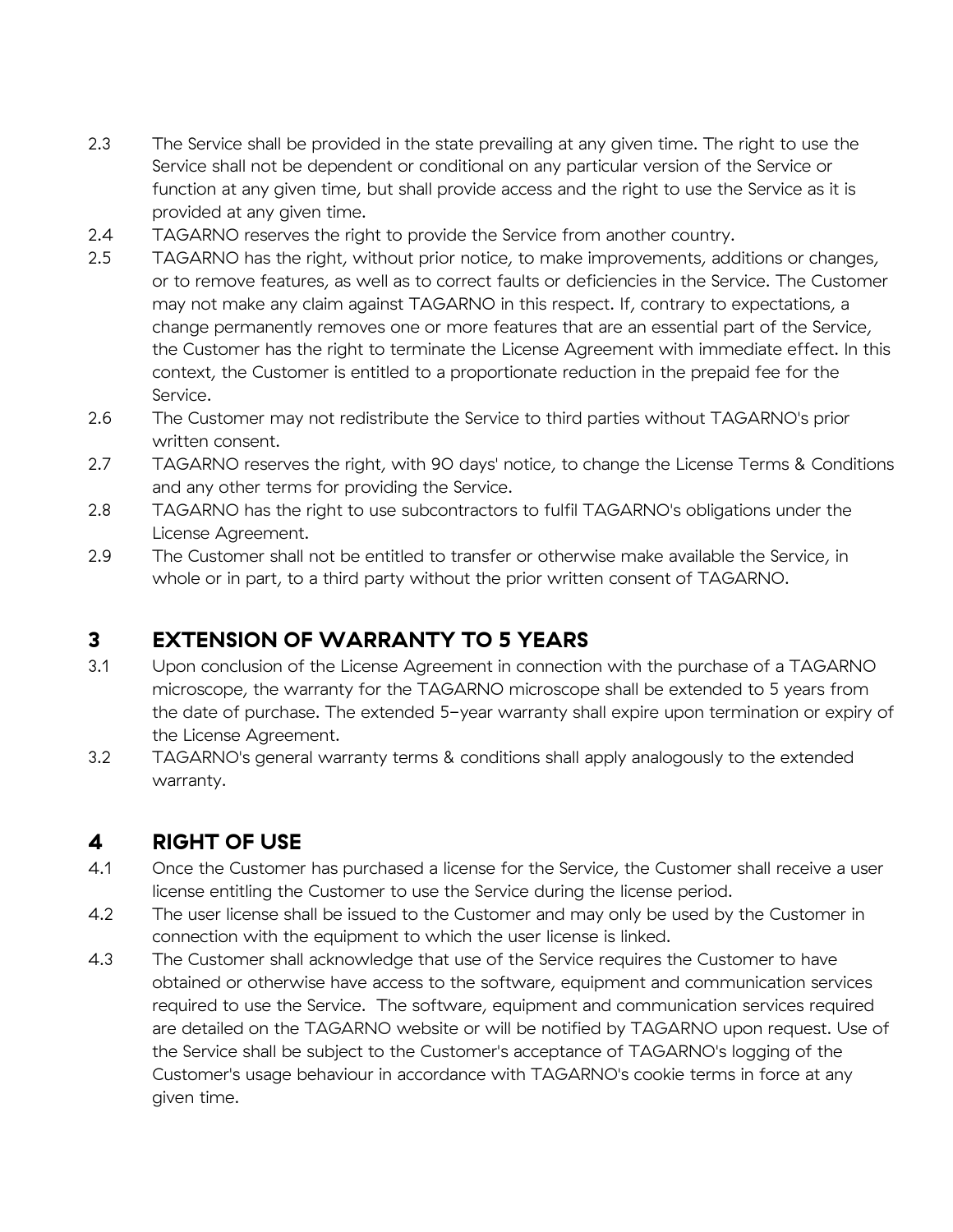# **5 ACCESS TO THE SERVICE**

5.1 TAGARNO shall make the Service available to the Customer from the time the license takes effect (hereinafter referred to as the "Time of Commencement"). Additional services relating to the Service may be made available at a separate time. This shall not affect the Time of Commencement.

#### **6 ELECTRONIC COMMUNICATION**

- 6.1 Notices etc. received by the Customer via email to the email address specified in the License Agreement shall have the same legal effect with respect to, inter alia, deadlines for payment, acceptance and complaint as if they had been received by ordinary post.
- 6.2 The Customer shall be responsible for regularly checking whether messages from TAGARNO have arrived at the agreed email address.
- 6.3 The Customer shall notify TAGARNO immediately of any change of email address. If notices cannot be sent to the agreed email address, TAGARNO shall be entitled to charge a fee for resending the notice to the Customer by ordinary post.

#### <span id="page-2-0"></span>**7 PRICES**

- 7.1 TAGARNO shall set prices for the Service in accordance with the License Agreement, cf. [0.](#page-0-0)
- 7.2 TAGARNO may charge a license fee and a setup fee, e.g. for the creation of an API. In addition, TAGARNO may charge fees for additional services relating to the Service.
- 7.3 Information on the prices applicable at any given time may be obtained by contacting TAGARNO.

## **8 PAYMENT**

- 8.1 Payments under the License Agreement shall be charged via invoice with a payment deadline.
- 8.2 TAGARNO shall send the invoice electronically to the email address specified in the License Agreement or, for public sector customers, via e-invoicing based on the EAN number provided by the Customer, unless otherwise agreed.
- 8.3 Setup fees and license payments shall fall due on the date indicated in the invoice. License payments shall fall due for payment annually in advance.
- 8.4 In the event of late payment, TAGARNO shall be entitled to charge interest from expiry of the payment deadline until payment is made in accordance with the provisions of the Danish Interest Act. TAGARNO shall also be entitled to charge a reminder fee for sending reminder letters.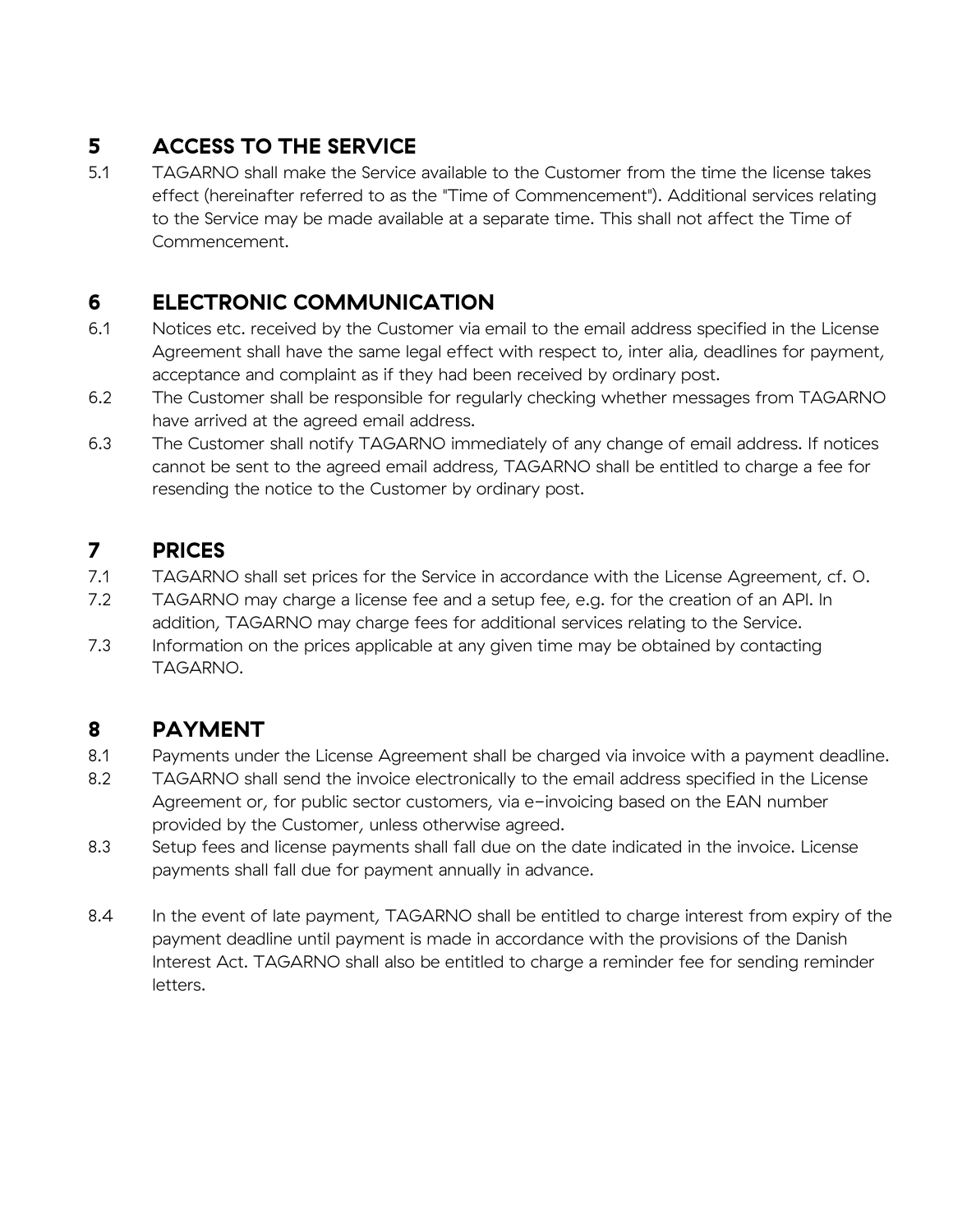# **9 CUSTOMER'S DEFAULT**

9.1 In the event of a material breach by the Customer of its obligations under the License Agreement, TAGARNO shall be entitled to suspend the Service and terminate the License Agreement.

9.2 Among other things, the following shall be considered material breaches:

A. The establishment fee is not paid on time.

B. The license fee and other payments are not paid after TAGARNO has sent a reminder. C. The Customer provides incorrect information or fails to notify a change of postal address or email address, or the Customer's circumstances prevent TAGARNO from sending invoices and other communications to the Customer. D. Unauthorised transfer of the Service.

## **10 AVAILABILITY AND TROUBLESHOOTING**

- 10.1 The Service shall normally be available online 24 hours a day, seven days a week. TAGARNO (as well as external suppliers) shall have the right to take measures that may affect the above availability if TAGARNO deems such necessary for technical, service, operational or security reasons. Planned outages due to system maintenance shall be notified to the Customer in advance whenever possible.
- 10.2 The Customer has been made aware that downtime may occur. In the event of a breakdown, TAGARNO will remedy the situation within a reasonable time.
- 10.3 If the Customer reports a fault and it turns out that there is not a fault in the Service, or that the fault lies in the Customer's own equipment or installations, the Customer shall be obliged to cover TAGARNO's costs for troubleshooting.

## <span id="page-3-0"></span>**11 LIABILITY**

11.1 TAGARNO shall be liable in accordance with the general rules of Danish law on torts for losses resulting from acts or omissions caused by TAGARNO or anyone for whom TAGARNO is responsible, subject to the limitations set out below:

> A. TAGARNO shall not be liable for any loss arising from interruptions, disruptions or changes due to faults in the telecommunications network, failed or inadequate delivery by TAGARNO's subcontractors or partners, or faults in the Service.

B. TAGARNO shall not be liable for indirect losses, including lost profits, production losses, losses resulting from it not being possible to use the Service as intended, losses resulting from the loss or breach of an agreement with a third party and the like. C. TAGARNO shall not be liable for any loss suffered by the Customer as a result of any

failure caused by a communication fault or fault of the Service.

D. TAGARNO shall not be liable for any loss resulting from unauthorised parties' accessing the Customer's data and/or systems.

E. TAGARNO's liability shall not exceed the amount received by TAGARNO from the Customer in license fees during the preceding calendar year.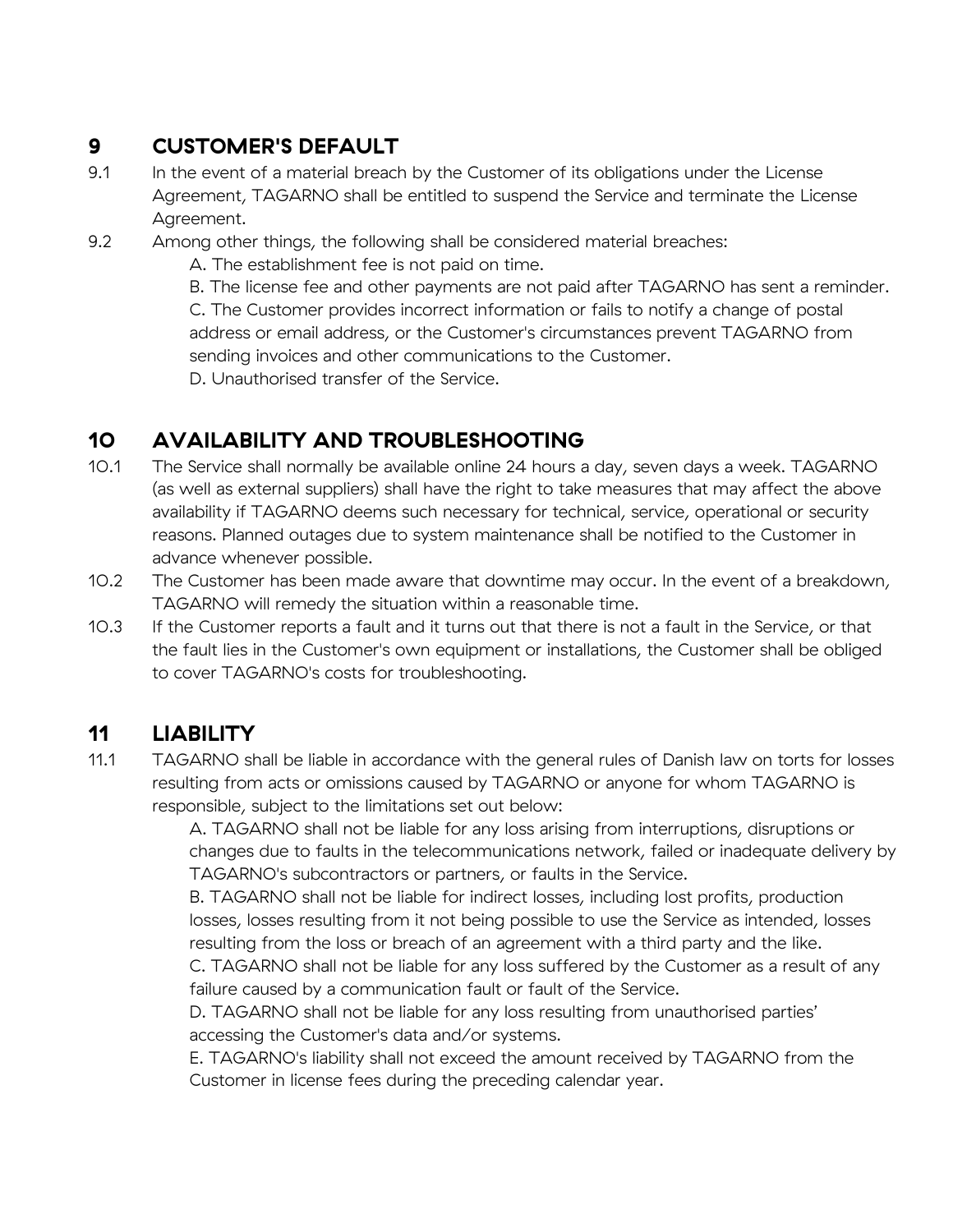## **12 SUPPORT**

- 12.1 TAGARNO is constantly developing the Service so that Customers can have access to the best possible software.
- 12.2 The license ensures that the Customer has access to the latest versions of the software and the right to receive support.
- 12.3 The agreement entitles the Customer to administrative support in the event of problems with the Service.
- 12.4 TAGARNO shall provide online product support as well as support via email. Support questions should be emailed to [support@tagarno.com](mailto:support@tagarno.com) and will generally be answered by the end of the next working day.
- 12.5 During periods of annual leave, TAGARNO reserves the right to close down the support.
- 12.6 The support team provides assistance with administration problems with the Service provided by TAGARNO.
- 12.7 Support is provided to the SPOC (single point of contact) designated by the Customer.
- 12.8 TAGARNO shall provide instruction and/or training to the User to the extent covered by the License Agreement. TAGARNO shall not be obliged to remedy faults caused by a third-party product/service connected to the Service, or to remedy faults caused by faults in the Customer's technical equipment, or faults caused by third-party software. Furthermore, TAGARNO shall not be obliged to remedy faults in the network, operating system or other software provided by a third party.

## **13 INTELLECTUAL PROPERTY RIGHTS**

- 13.1 TAGARNO shall be the exclusive owner of all intellectual property rights (hereinafter referred to as "IPR") attributable to the Service. IPR includes, but is not limited to, copyright, patents, trademarks, trade names, designs and product designs, as well as source codes, databases, business plans and know-how, whether registered or not. Any documentation, including manuals, user guides or other written material, electronic or non-electronic, as well as descriptions of how the Service is set up and used, is considered part of the Service and therefore subject to the same restrictions. All copyrights, trademarks, registered trademarks, product names, trade names or logos displayed on or in connection with the Service are the property of their respective owners.
- 13.2 TAGARNO does not claim any intellectual property rights, or ownership of any kind, over any data owned by the Customer and transmitted to or through the Service.
- 13.3 If TAGARNO provides products under license from a supplier other than TAGARNO, the license terms & conditions of the other supplier shall prevail over these License Terms & Conditions.
- 13.4 The Service may be integrated with third-party applications, websites and services ("Third-Party Applications") in order to make the content, products and/or services available to the User. These third-party applications may have their own terms & conditions of use, and use of these third-party applications shall be governed by and subject to such terms & conditions. TAGARNO shall not be responsible for these and is therefore not liable for actions, processes and functions of, or content relating to, such Third-Party Applications, or for the transactions that the User may enter into with the provider of such Third-Party Applications.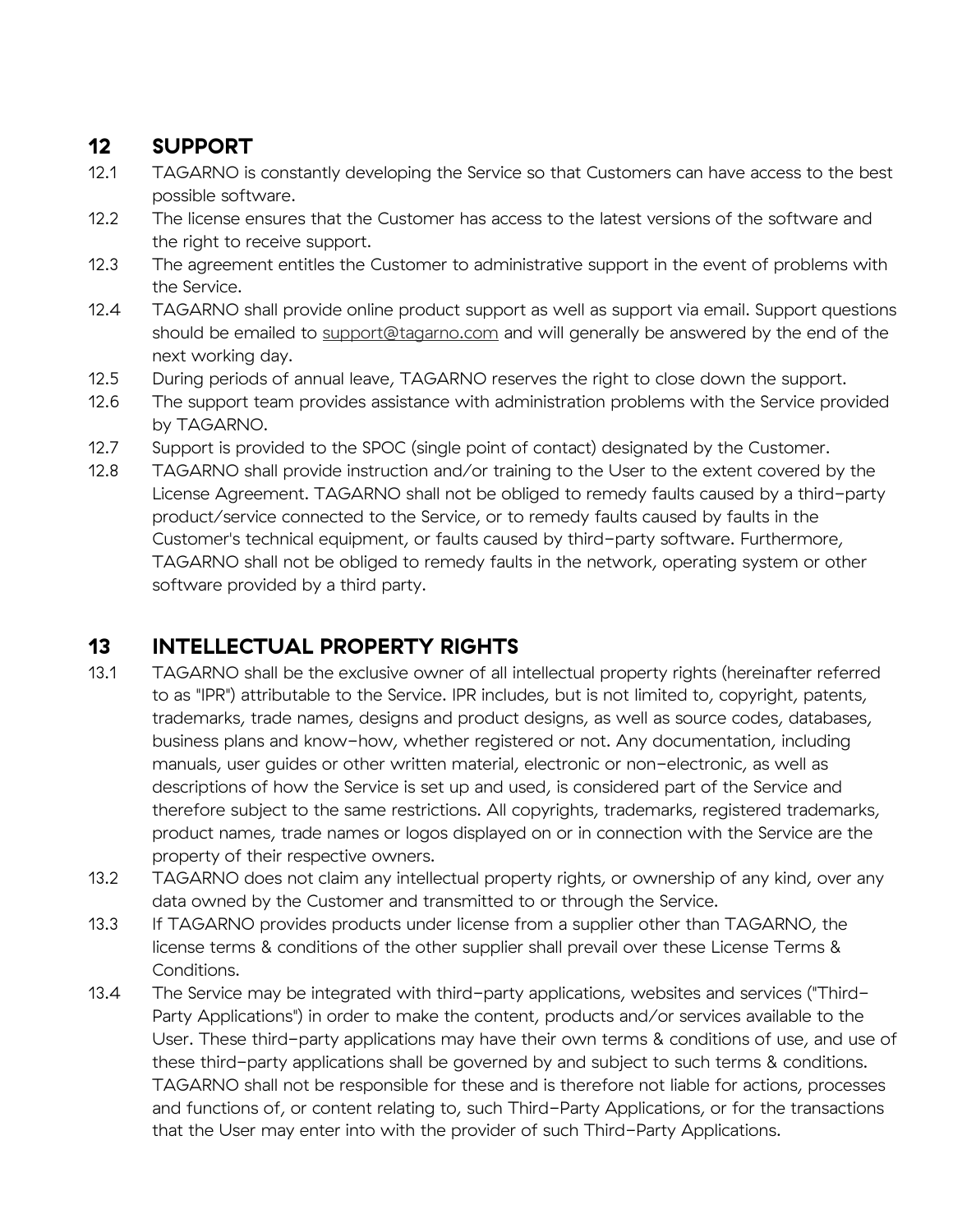## **14 FORCE MAJEURE**

14.1 TAGARNO shall not be obliged to provide compensation, cf. point [11,](#page-3-0) if the non-delivery, interruption etc. is due to circumstances beyond TAGARNO's control, including, but not limited to, lightning strike, power failure, floods, fire, war, epidemic, pandemic, strike and lockout, including strike and lockout involving TAGARNO's own employees and any subcontractors.

## **15 AGREEMENT PERIOD AND TERMINATION**

- 15.1 The license shall be valid from the Time of Commencement. The License Period is specified in the License Agreement. If the License Period is not specified in the License Agreement, the license shall be valid for twelve (12) months, after which the period shall be automatically renewed for twelve (12) months at a time, unless the License Agreement is terminated in writing by one of the parties at least ninety (90) days before expiry of the license period in question.
- 15.2 Termination of the License Agreement, in its entirety or in part, must be effected by emailing [orders@tagarno.com.](mailto:orders@tagarno.com) Any prepaid fees shall not be refunded. It is the Customer's responsibility to store the electronic receipt for the agreement termination, which is always sent to the Customer via email.
- 15.3 Upon termination of the License Agreement, the Customer's access to the Services will be blocked after the last active license day.

## <span id="page-5-0"></span>**16 CHANGES IN TERMS & CONDITIONS AND PRICES**

- 16.1 TAGARNO may modify these terms & conditions, license terms & conditions specific to additional services, features, applications, facilities and separate additional terms & conditions, as well as license payments etc., as set forth in [7,](#page-2-0) with at least one month's notice.
- 16.2 Price increases may be implemented i.a. as a result of TAGARNO's increased costs or need for increased profitability and earnings.
- 16.3 The changes shall be notified to the Customer in writing, possibly together with an invoice or as text on the payment statement from the Customer's bank or Nets A/S.

#### **17 INDEX ADJUSTMENT**

- 17.1 TAGARNO reserves the right to adjust the price for services under the License Agreement once a year on 1 January with the increases in the net price index, cf. Executive Order No. 76 of 3 February 1999 on the calculation of a net price index, as amended, based on the published index for the last month of October compared to the month of October of the previous year, but at least by 2.5 per cent and rounded up to the nearest whole US dollar. In addition, TAGARNO may change the prices at any time as provided for in [16.](#page-5-0)
- 17.2 If the consumer price index ceases to be calculated, TAGARNO may adjust the prices in accordance with developments in another analogous official index measuring the same price development.